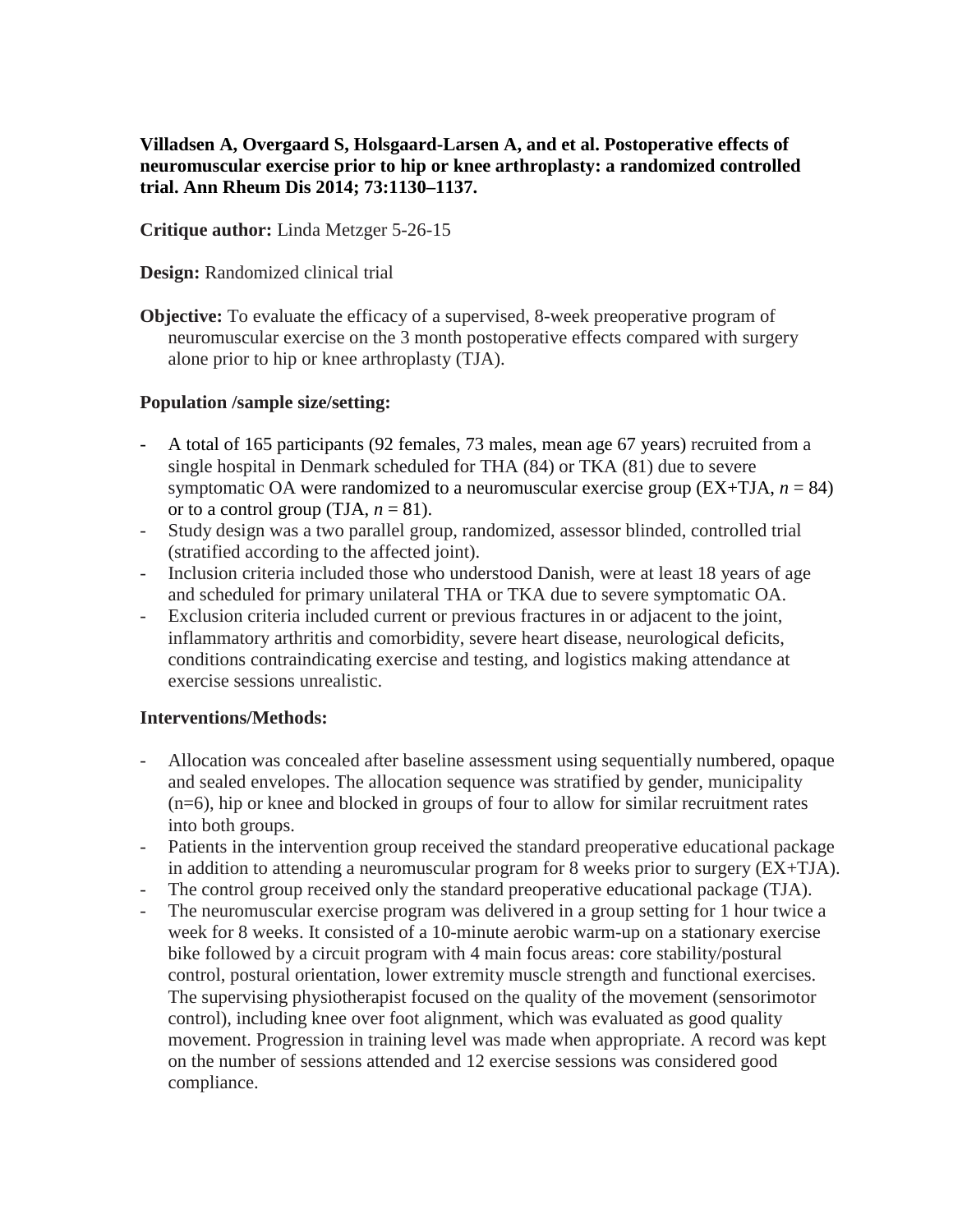- The standard preoperative educational package given to both groups consisted of written information on the operating procedure, expected postoperative progression and a leaflet on various exercises was handed out at the clinic when the patient was scheduled for THA or TKA.
- Postoperative rehabilitation was offered to all patients in both groups and may have varied among patients.
- Assessment measurements were taken at baseline (before the exercise intervention), 6 weeks and 3-months postoperatively (primary endpoint). Four assessors conducted the physical testing and were blinded to group allocation, and the patients were instructed not to mention the allocation.
- To allow for separate analysis of patients with knee and hip OA, 74 knee patients and 74 hip patients were required to detect a change of 10 points on the HOOS/KOOS ADL subscale (SD 15, power =0.80 and  $\alpha$ =0.05).
- The project statistician was masked to group allocation and affected joint.
- The intention-to-treat principles were followed in all data analyses.

# **Main outcome measures/Results:**

- The primary outcome measurements were:
	- a physical muscle function measurement of maximal power of hip and knee muscles using the activities of daily living (ADL) subscale of the Hip disability and Osteoarthritis Outcome Score (HOOS) or the Knee injury and Osteoarthritis Outcome Score (KOOS) for patients with hip and knee OA. The HOOS and KOOS are scored on a  $0-100$  worst to best scale. MCID = 10 points
- Secondary outcomes were;
	- HOOS/KOOS Pain.
	- Symptoms,
	- Sport and Recreation and joint-related Quality of Life subscales,
	- EuroQol 5 Dimension Health Questionnaire (EQ5D)
- The preoperative demographics and clinical characteristics of the groups displayed no differences between the groups.
- At baseline, outcome measurements did not differ between the groups.
- Of the 84 patients in the intervention group, 62 (74%) attended the pre-specified goal of 12 or more exercise sessions.
- Both groups improved immediately after surgery at 6-weeks postoperatively. The exercise group demonstrated statistically significant greater improvement in physical function (p=0.0488) (5.2, 95% CI 0.03 to 10.3) and Pain (p=0.0472) (5.4, 95% CI 0.1 to 10.8) than did the control group. When stratifying the groups according to affected joint, only the knee OA group demonstrated statistically significant greater improvement in physical function and pain compared to the control group. The hip OA group did not demonstrate these effects.
- At the primary endpoint 3 months after surgery, no statistically significant difference was found between groups for both physical function (4.4, 95% CI –0.8 to 9.5) and pain (4.5, 95% CI −0.8 to 9.9). Stratifying by affected joint also showed no statistical difference.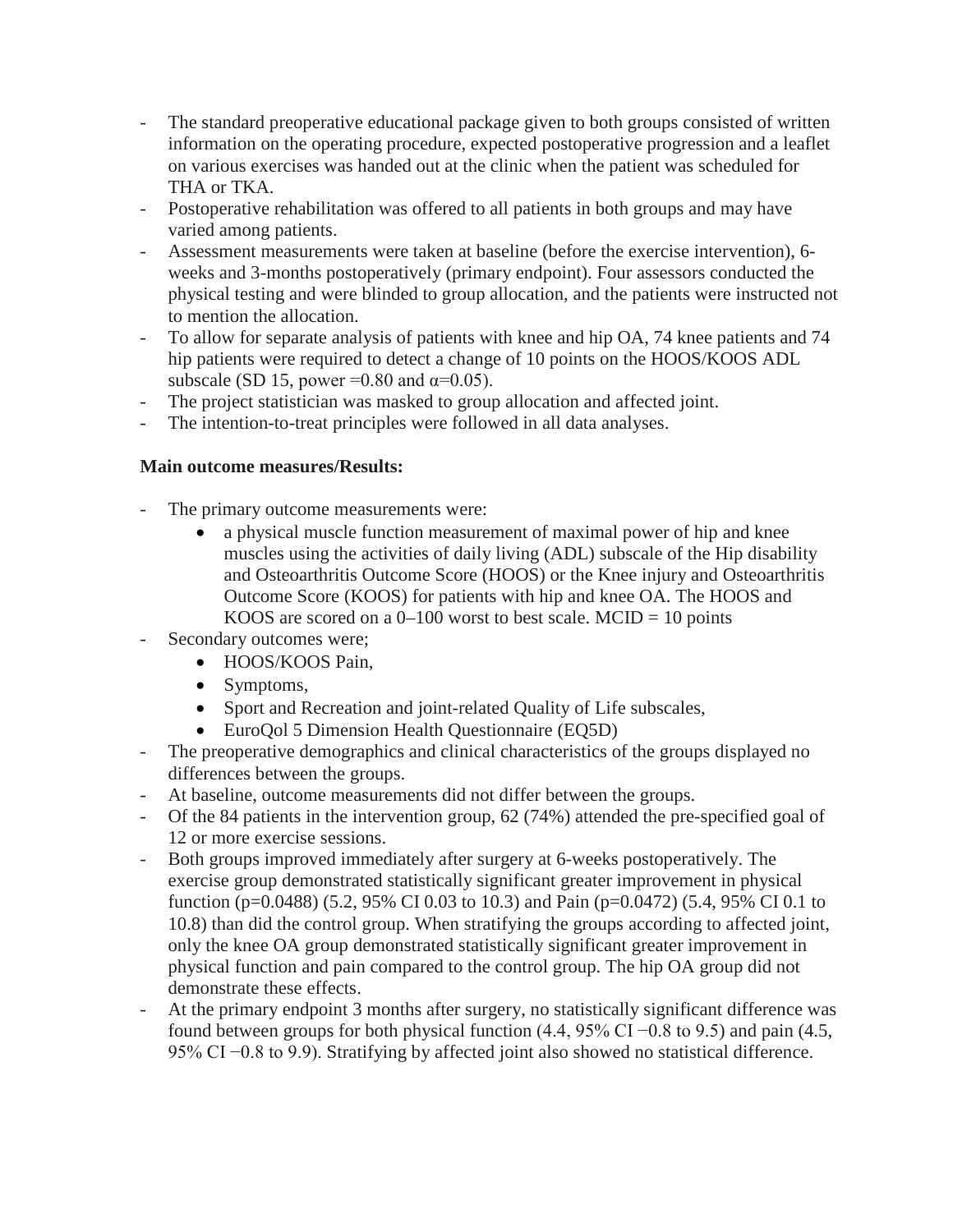## **Authors' conclusions:**

- At 3 months postoperatively (primary endpoint), no additional benefits were seen from the preoperative exercise. Seen over the entire time period from baseline to 3 months after surgery, this previously validated and feasible exercise program resulted in an earlier onset of postoperative recovery in self-reported function and pain compared with the standard TJA procedure. Although no statistically significant differences were observed at 3 months postoperatively, the statistically significant differences in function and pain at 6 weeks postoperatively support the greater overall improvement seen from baseline to 3 months after surgery for the exercise intervention group.
- Our results demonstrated no difference in the effect of preoperative exercise at 3 months after surgery. However, when considering improvement from baseline to 3 months postoperatively, neuromuscular exercise therapy was associated with greater overall improvement and earlier onset of postoperative recovery.
- The MCID for HOOS/KOOS function and pain is 10 points. This study observed differences between groups of 5–8 points for function and pain at 6 weeks postoperatively. These differences may prove clinically important when exercise therapy is seen in the light of cost and ease of administration compared to TJA.
- This study found statistically significant differences between groups in hip abduction and hip extension power based on secondary outcome measures favoring the exercise group. These joint movements are of functional importance for normal walking.
- Preoperative neuromuscular exercise constitutes a viable adjunct therapy to hip or knee arthroplasty of interest to individual patients willing to engage in preoperative exercise to achieve earlier onset of postoperative recovery.

# **Comments:**

- This earlier overall improvement and earlier onset of postoperative recovery may be valued by some patients and employers. One-third of the participants in this study were aged less than 65 years, and hence, potentially still working. It is unknown if earlier onset of recovery was beneficial in terms of faster return to work.
- Other likely benefits of preoperative exercise include the reduced need for inpatient and outpatient postoperative rehabilitation services which may help to reduce costs.
- No measures of patient's global perceived effect were included that may have helped in the interpretation of the study's results.
- This neuromuscular exercise intervention is specifically targeting dynamic alignment and functional stability and not muscle power per se. This may partly explain the results of this study. If muscle power was not improved from this exercise regimen, the benefits for functional improvement may be limited.
- Strengths of this study include a rigorous study design, conducted and reported according to the CONSORT statement, with adequate sample size to allow for separate analysis for hip and knee OA patients, and a clinically feasible and therapeutically valid intervention.
- No measures were taken to comply with the possible risk of attention bias. However, it is possible that the potential risk of attention bias introduced during the preoperative exercise intervention was minimal following surgery.